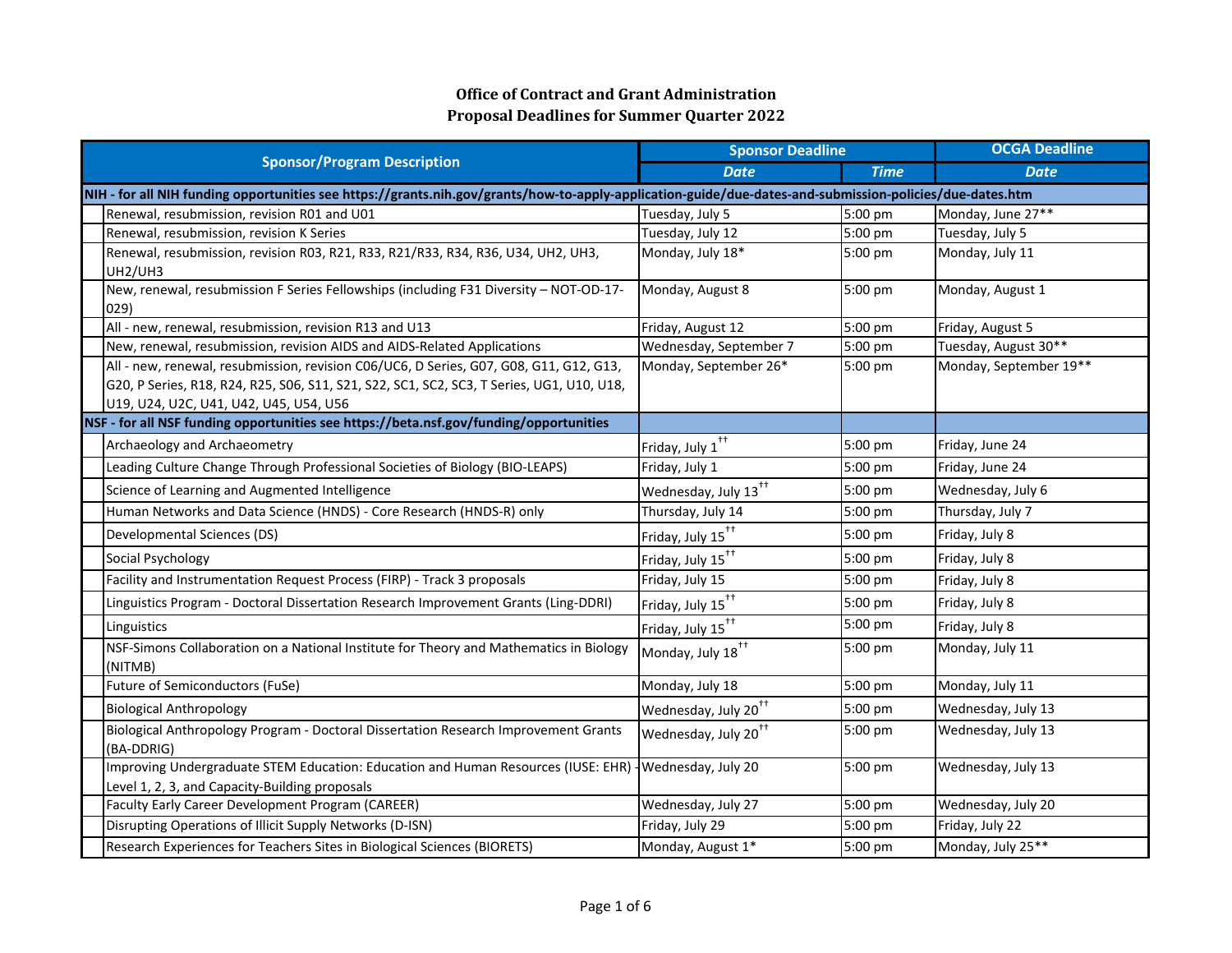| <b>Sponsor/Program Description</b>                                                                                                    | <b>Sponsor Deadline</b>             |             | <b>OCGA Deadline</b>    |  |
|---------------------------------------------------------------------------------------------------------------------------------------|-------------------------------------|-------------|-------------------------|--|
|                                                                                                                                       | <b>Date</b>                         | <b>Time</b> | <b>Date</b>             |  |
| Law & Science (LS)                                                                                                                    | Monday, August 1 <sup>++</sup>      | 5:00 pm     | Monday, July 25         |  |
| Mathematical Sciences Infrastructure Program                                                                                          | Tuesday, August 2 <sup>++</sup>     | 5:00 pm     | Tuesday, July 26        |  |
| Science and Technology Studies (STS)                                                                                                  | Wednesday, August 3                 | 5:00 pm     | Wednesday, July 27      |  |
| Innovative Technology Experiences for Students and Teachers (ITEST)                                                                   | Friday, August 12                   | 5:00 pm     | Friday, August 5        |  |
| Cognitive Neuroscience (CogNeuro)                                                                                                     | Monday, August 15*                  | 5:00 pm     | Monday, August 8**      |  |
| Accountable Institutions and Behavior (AIB)                                                                                           | Monday, August 15 <sup>++</sup>     | 5:00 pm     | Monday, August 8        |  |
| Cultural Anthropology Program - Doctoral Dissertation Research Improvement Grants (CA Monday, August 15 <sup>++</sup><br>DDRIG)       |                                     | 5:00 pm     | Monday, August 8        |  |
| Chemical Oceanography                                                                                                                 | Monday, August 15 <sup>++</sup>     | 5:00 pm     | Monday, August 8        |  |
| Cultural Anthropology Program Senior Research Awards (CA-SR)                                                                          | Monday, August 15 <sup>++</sup>     | 5:00 pm     | Monday, August 8        |  |
| Security and Preparedness (SAP)                                                                                                       | Monday, August 15 <sup>++</sup>     | 5:00 pm     | Monday, August 8        |  |
| Physical Oceanography                                                                                                                 | Monday, August 15 <sup>++</sup>     | 5:00 pm     | Monday, August 8        |  |
| Sociology                                                                                                                             | Monday, August 15 <sup>++</sup>     | 5:00 pm     | Monday, August 8        |  |
| Human-Environment and Geographical Sciences Program (HEGS)                                                                            | Tuesday, August 16                  | 5:00 pm     | Tuesday, August 9       |  |
| Economics                                                                                                                             | Thursday, August 18 <sup>++</sup>   | 5:00 pm     | Thursday, August 11     |  |
| Improving Undergraduate STEM Education: Computing in Undergraduate Education<br>(IUSE: CUE)                                           | Thursday, August 18                 | 5:00 pm     | Thursday, August 11     |  |
| Decision, Risk and Management Sciences (DRMS)                                                                                         | Thursday, August 18 <sup>++</sup>   | 5:00 pm     | Thursday, August 11     |  |
| Research Experiences for Undergraduates (REU)                                                                                         | Wednesday, August 24                | 5:00 pm     | Wednesday, August 17    |  |
| Methodology, Measurement, and Statistics (MMS)                                                                                        | Thursday, August 25                 | 5:00 pm     | Thursday, August 18     |  |
| Robert Noyce Teacher Scholarship Program                                                                                              | Tuesday, August 30                  | 5:00 pm     | Tuesday, August 23      |  |
| Dark Dimensions of the RNA Regulome (D2R2)                                                                                            | Wednesday, August 31                | 5:00 pm     | Wednesday, August 24    |  |
| Science of Organizations (SoO)                                                                                                        | Tuesday, September 6* <sup>††</sup> | 5:00 pm     | Monday, August 29**     |  |
| <b>Mathematical Biology</b>                                                                                                           | Tuesday, September 6*               | 5:00 pm     | Monday, August 29**     |  |
| Science of Science: Discovery, Communication, and Impact (SoS:DCI)                                                                    | Friday, September 9 <sup>++</sup>   | 5:00 pm     | Thursday, September 1** |  |
| A Science of Science Policy Approach to Analyzing and Innovating the Biomedical<br>Research Enterprise (SCISIPBIO)                    | Friday, September 9 <sup>++</sup>   | 5:00 pm     | Thursday, September 1** |  |
| Focused Research Groups in the Mathematical Sciences (FRGMS)                                                                          | Wednesday, September 14             | 5:00 pm     | Wednesday, September 7  |  |
| Computational and Data-Enabled Science and Engineering in Mathematical and Statistical Thursday, September 15<br>Sciences (CDS&E-MSS) |                                     | 5:00 pm     | Thursday, September 8   |  |
| NSF Dynamic Language Infrastructure - NEH Documenting Endangered Languages (DLI-<br>DEL)                                              | Thursday, September 15              | 5:00 pm     | Thursday, September 8   |  |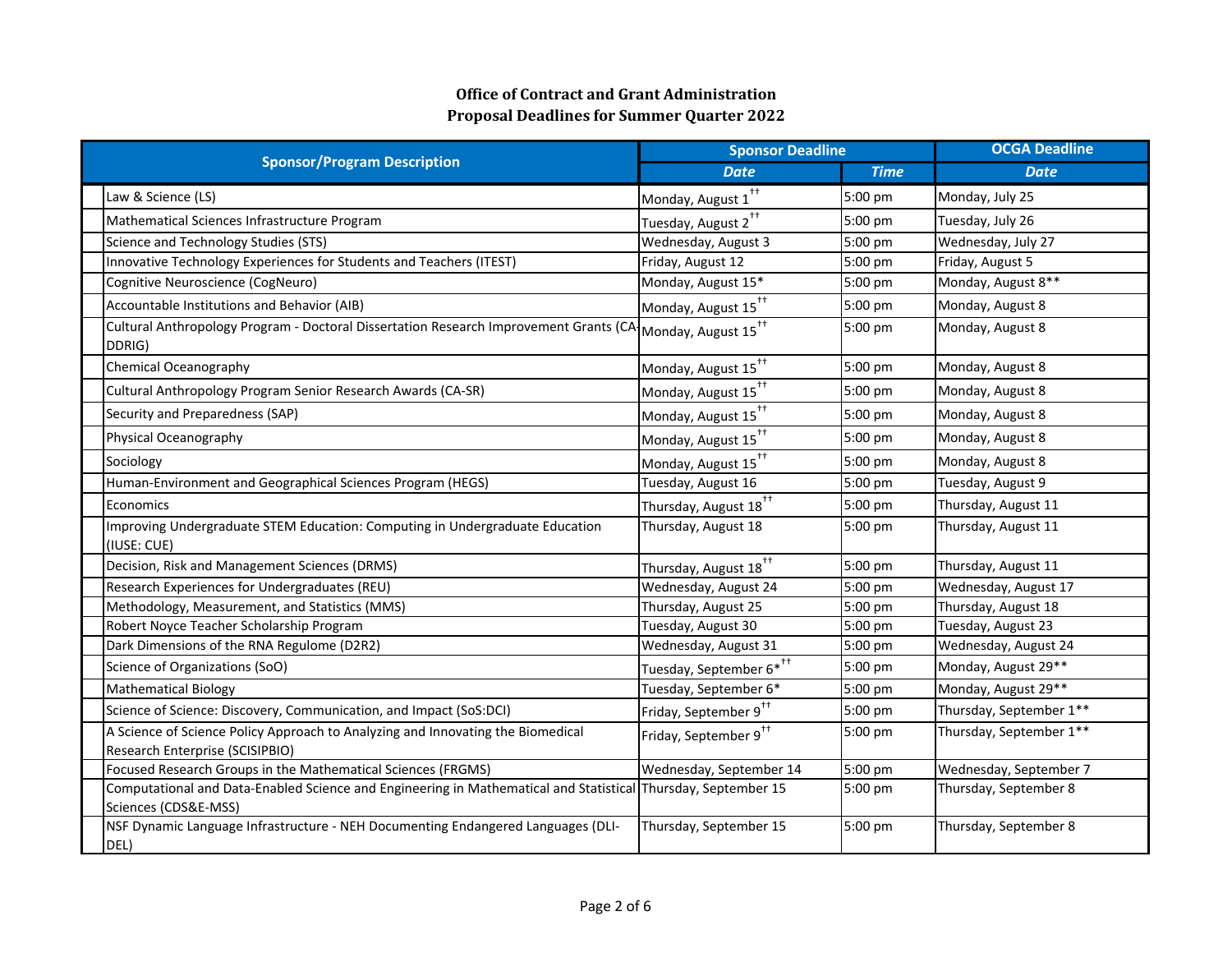| <b>Sponsor/Program Description</b>                                                    | <b>Sponsor Deadline</b>             |                      | <b>OCGA Deadline</b>   |  |
|---------------------------------------------------------------------------------------|-------------------------------------|----------------------|------------------------|--|
|                                                                                       | <b>Date</b>                         | <b>Time</b>          | <b>Date</b>            |  |
| Computational and Data-Enabled Science and Engineering (CDS&E)                        | Thursday, September 15              | 5:00 pm              | Thursday, September 8  |  |
| Joint DMS/NIGMS Initiative to Support Research at the Interface of the Biological and | Monday, September 19                | 5:00 pm              | Monday, September 12   |  |
| Mathematical Sciences (DMS/NIGMS)                                                     |                                     |                      |                        |  |
| International Research Experiences for Students (IRES) - Track 1                      | Tuesday, September 20               | 5:00 pm              | Tuesday, September 13  |  |
| Probability                                                                           | Monday, September 26*               | 5:00 pm              | Monday, September 19** |  |
| Cooperative Studies of the Earth's Deep Interior (CSEDI)                              | Monday, September 26 <sup>++</sup>  | 5:00 pm              | Monday, September 19   |  |
| Combinatorics                                                                         | Tuesday, September 27 <sup>††</sup> | 5:00 pm              | Tuesday, September 20  |  |
| Foundations                                                                           | Tuesday, September 27 <sup>++</sup> | 5:00 pm              | Tuesday, September 20  |  |
| Geospace Environment Modeling (GEM)                                                   | Friday, September 30 <sup>++</sup>  | 5:00 pm              | Friday, September 23   |  |
| ECosystem for Leading Innovation in Plasma Science and Engineering (ECLIPSE)          | Friday, September 30                | 5:00 pm              | Friday, September 23   |  |
| Analysis                                                                              | Friday, September 30                | 5:00 pm              | Friday, September 23   |  |
| Division of Chemistry: Disciplinary Research Programs (CHE-DRP) - all proposals to:   | Friday, September 30                | 5:00 pm              | Friday, September 23   |  |
| Chemical Catalysis (CAT); Chemical Structure, Dynamics and Mechanisms-A (CSDM-A);     |                                     |                      |                        |  |
| Chemical Structure, Dynamics and Mechanisms-B (CSDM-B); Chemical Theory, Models       |                                     |                      |                        |  |
| and Computational Methods (CTMC); and Chemical Synthesis (SYN)                        |                                     |                      |                        |  |
| Windows on the Universe: The Era of Multi-Messenger Astrophysics (WoU-MMA)            | Friday, September 30                | 5:00 pm              | Friday, September 23   |  |
| Computer and Information Science and Engineering : Core Programs                      | Friday, September 30                | 5:00 pm              | Friday, September 23   |  |
| <b>Other Federal</b>                                                                  |                                     |                      |                        |  |
| NASA: NASA Innovative Advanced Concepts (NIAC) Phase I                                | Friday, July 1                      | 2:00 pm              | Friday, June 24        |  |
| NASA: C.10 Cassini Data Analysis Program - Step 2                                     | Thursday, July 7                    | 8:59 pm <sup>+</sup> | Wednesday, June 29**   |  |
| NASA: A.2 Land-Cover/Land-Use Change - Step 2                                         | Thursday, July 14                   | 8:59 pm <sup>+</sup> | Thursday, July 7       |  |
| NASA: C.13 Maturation of Instruments for Solar System Exploration - Step 2            | Thursday, July 14                   | 8:59 pm <sup>+</sup> | Thursday, July 7       |  |
| NASA: A.26 Earth Science U.S. Participating Investigator                              | Tuesday, July 19                    | 8:59 pm <sup>+</sup> | Tuesday, July 12       |  |
| NASA: C.15 Planetary Protection Research                                              | Wednesday, July 20                  | 8:59 pm <sup>+</sup> | Wednesday, July 13     |  |
| NASA: A.43 Commercial Smallsat Data Acquisition New Vendor Onramp Evaluation          | Thursday, July 21                   | 8:59 pm <sup>+</sup> | Thursday, July 14      |  |
| NASA: D.17 X-Ray Imaging and Spectroscopy Mission Guest Scientist Program             | Thursday, July 21                   | 8:59 pm+             | Thursday, July 14      |  |
| NASA: A.46 Advanced Component Technology                                              | Tuesday, July 26                    | 8:59 pm <sup>+</sup> | Tuesday, July 19       |  |
| NASA: B.14 Heliophysics Early Career Investigator Program - Step 1                    | Thursday, July 28                   | 8:59 pm <sup>+</sup> | Thursday, July 21      |  |
| NASA: Space Technology Research Institutes (STRI)                                     | Wednesday, August 3                 | 2:00 pm              | Wednesday, July 27     |  |
| NASA: D.12 Theoretical and Computational Astrophysics Networks                        | Thursday, August 4                  | 8:59 pm <sup>+</sup> | Thursday, July 28      |  |
| NASA: B.4 Heliophysics Guest Investigators-Open - Step 2                              | Tuesday, August 9                   | 8:59 pm <sup>+</sup> | Tuesday, August 2      |  |
| NASA: C.24 Martian Moons Exploration Participating Scientist Program                  | Tuesday, August 16                  | 8:59 pm <sup>+</sup> | Tuesday, August 9      |  |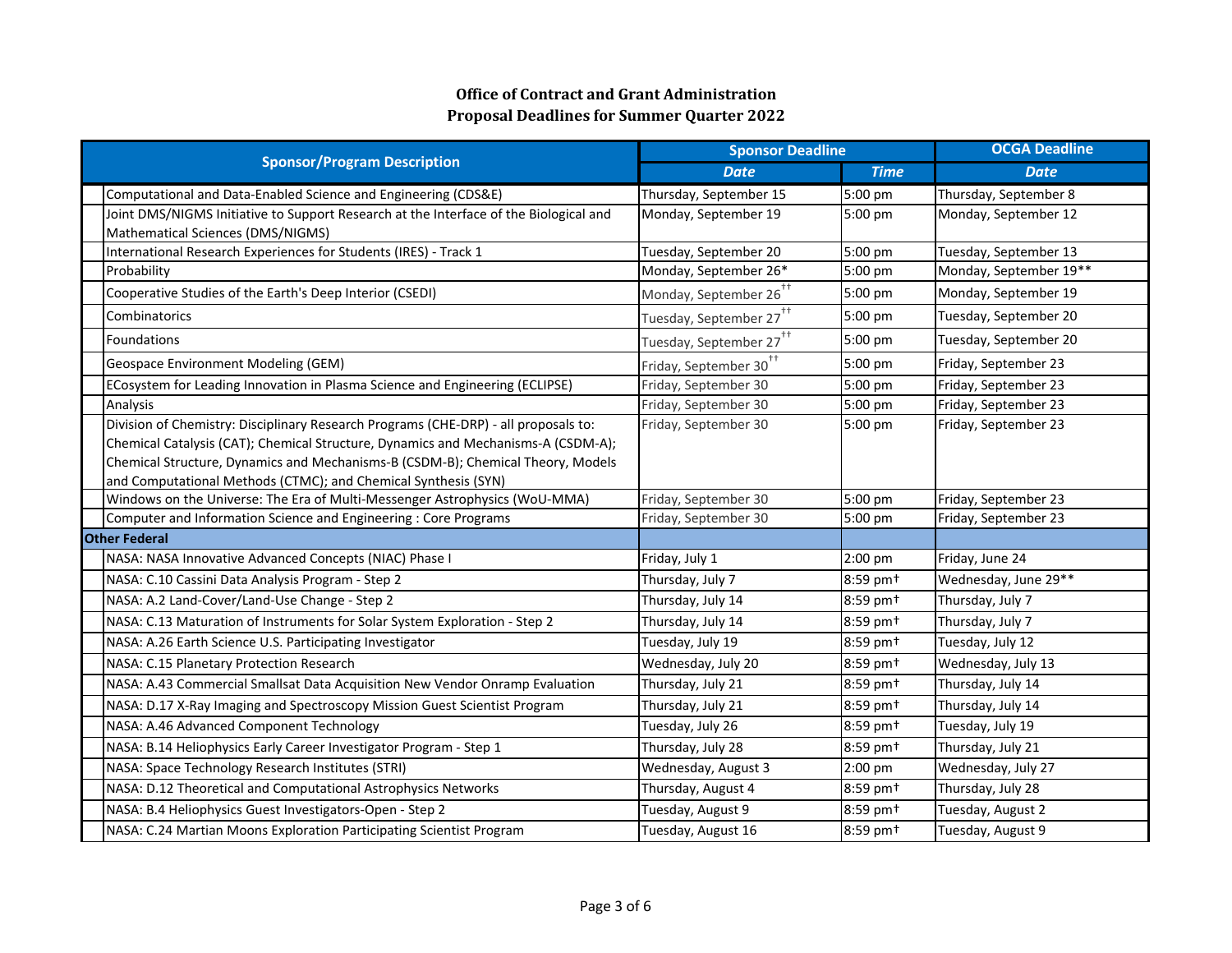|                                                                                                                |                         | <b>Sponsor Deadline</b> | <b>OCGA Deadline</b>    |  |
|----------------------------------------------------------------------------------------------------------------|-------------------------|-------------------------|-------------------------|--|
| <b>Sponsor/Program Description</b>                                                                             | <b>Date</b>             | <b>Time</b>             | <b>Date</b>             |  |
| NASA: A.18 Aura Science Team and Atmospheric Composition Modeling and Analysis                                 | Friday, August 19       | 8:59 pm <sup>+</sup>    | Friday, August 12       |  |
| Program                                                                                                        |                         |                         |                         |  |
| NASA: B.22 Space Weather Centers of Excellence - Step 2                                                        | Thursday, August 25     | 8:59 pm <sup>+</sup>    | Thursday, August 18     |  |
| NASA: B.8 Heliophysics Technology and Instrument Development for Science                                       | Wednesday, August 31    | 8:59 pm+                | Wednesday, August 24    |  |
| NASA: B.10 Heliophysics Flight Opportunities Studies                                                           | Thursday, September 1   | 8:59 pm <sup>+</sup>    | Thursday, August 25     |  |
| NASA: Third Stand Alone Mission of Opportunity Notice (SALMON-3) - Earth Venture                               | Thursday, September 1   | 8:59 pm <sup>+</sup>    | Thursday, August 25     |  |
| Instrument - 6 (EVI6)                                                                                          |                         |                         |                         |  |
| NASA: C.7 New Frontiers Data Analysis Program - Step 1                                                         | Thursday, September 1   | 8:59 pm <sup>+</sup>    | Thursday, August 25     |  |
| NASA: C.9 Mars Data Analysis - Step 1                                                                          | Wednesday, September 7  | 8:59 pm <sup>+</sup>    | Tuesday, August 30**    |  |
| NASA: D.11 NICER General Observer - Cycle 5 (Phase-1 via ARK RPS)                                              | Wednesday, September 14 | 8:59 pm <sup>+</sup>    | Wednesday, September 7  |  |
| NASA: A.20 Terrestrial Hydrology                                                                               | Thursday, September 15  | 8:59 pm <sup>+</sup>    | Thursday, September 8   |  |
| NASA: C.20 Interdisciplinary Consortia for Astrobiology Research - Step 1                                      | Thursday, September 15  | 8:59 pm <sup>+</sup>    | Thursday, September 8   |  |
| NASA: D.5 Neil Gehrels Swift Observatory General Investigator - Cycle 19 (Phase-1 via                          | Thursday, September 22  | 8:59 pm <sup>+</sup>    | Thursday, September 15  |  |
| <b>ARK RPS)</b>                                                                                                |                         |                         |                         |  |
| NASA: A.6 Carbon Monitoring System: Continuing Prototype Product Development                                   | Friday, September 30    | 8:59 pm <sup>+</sup>    | Friday, September 23    |  |
| NEH: Fellowships Open Book Program                                                                             | Friday, July 15         | 8:59 pm <sup>+</sup>    | Friday, July 8          |  |
| NEH: Humanities Collections and Reference Resources                                                            | Tuesday, July 19        | 8:59 pm <sup>+</sup>    | Tuesday, July 12        |  |
| NEH: Public Humanities Projects                                                                                | Wednesday, August 10    | 8:59 pm <sup>+</sup>    | Wednesday, August 3     |  |
| NEH: Media Projects                                                                                            | Wednesday, August 10    | 8:59 pm <sup>+</sup>    | Wednesday, August 3     |  |
| <b>NEH: Humanities Connections</b>                                                                             | Thursday, September 1   | 8:59 pm <sup>+</sup>    | Thursday, August 25     |  |
| NEH: Dialogues on the Experience of War                                                                        | Thursday, September 1   | 8:59 pm <sup>+</sup>    | Thursday, August 25     |  |
| NEH: Dynamic Language Infrastructure - Documenting Endangered Languages Senior                                 | Thursday, September 15  | 8:59 pm <sup>+</sup>    | Thursday, September 8   |  |
| Research Grants                                                                                                |                         |                         |                         |  |
| NEH: Infrastructure and Capacity Building Challenge Grants                                                     | Tuesday, September 27   | 8:59 pm <sup>+</sup>    | Tuesday, September 20   |  |
| NEH: Archaeological and Ethnographic Field Research                                                            | Wednesday, September 28 | 8:59 pm+                | Wednesday, September 21 |  |
| CDMRP: FY22 Kidney Cancer Research Program (KCRP) - Various mechanisms                                         | Thursday, July 14       | 8:59 pm <sup>+</sup>    | Thursday, July 7        |  |
| CDMRP: FY22 Neurofibromatosis Research Program (NFRP) - Various mechanisms                                     | Thursday, July 21       | 8:59 pm <sup>+</sup>    | Thursday, July 14       |  |
| CDMRP: FY22 Peer Reviewed Alzheimer's Research Program (PRARP) - Various                                       | Monday, July 25         | 8:59 pm <sup>+</sup>    | Monday, July 18         |  |
| mechanisms                                                                                                     |                         | 8:59 pm <sup>+</sup>    |                         |  |
| CDMRP: FY22 Lung Cancer Research Program (LCRP) - Clinical Translational Research<br>Partnership Award (CTRPA) | Wednesday, July 27      |                         | Wednesday, July 20      |  |
| CDMRP: FY22 Prostate Cancer Research Program (PCRP) - Various mechanisms                                       | Thursday, July 28       | 8:59 pm <sup>+</sup>    | Thursday, July 21       |  |
| CDMRP: FY22 Tuberous Sclerosis Complex Research Program (TSCRP) - Various                                      | Thursday, July 28       | 8:59 pm <sup>+</sup>    | Thursday, July 21       |  |
| mechanisms                                                                                                     |                         |                         |                         |  |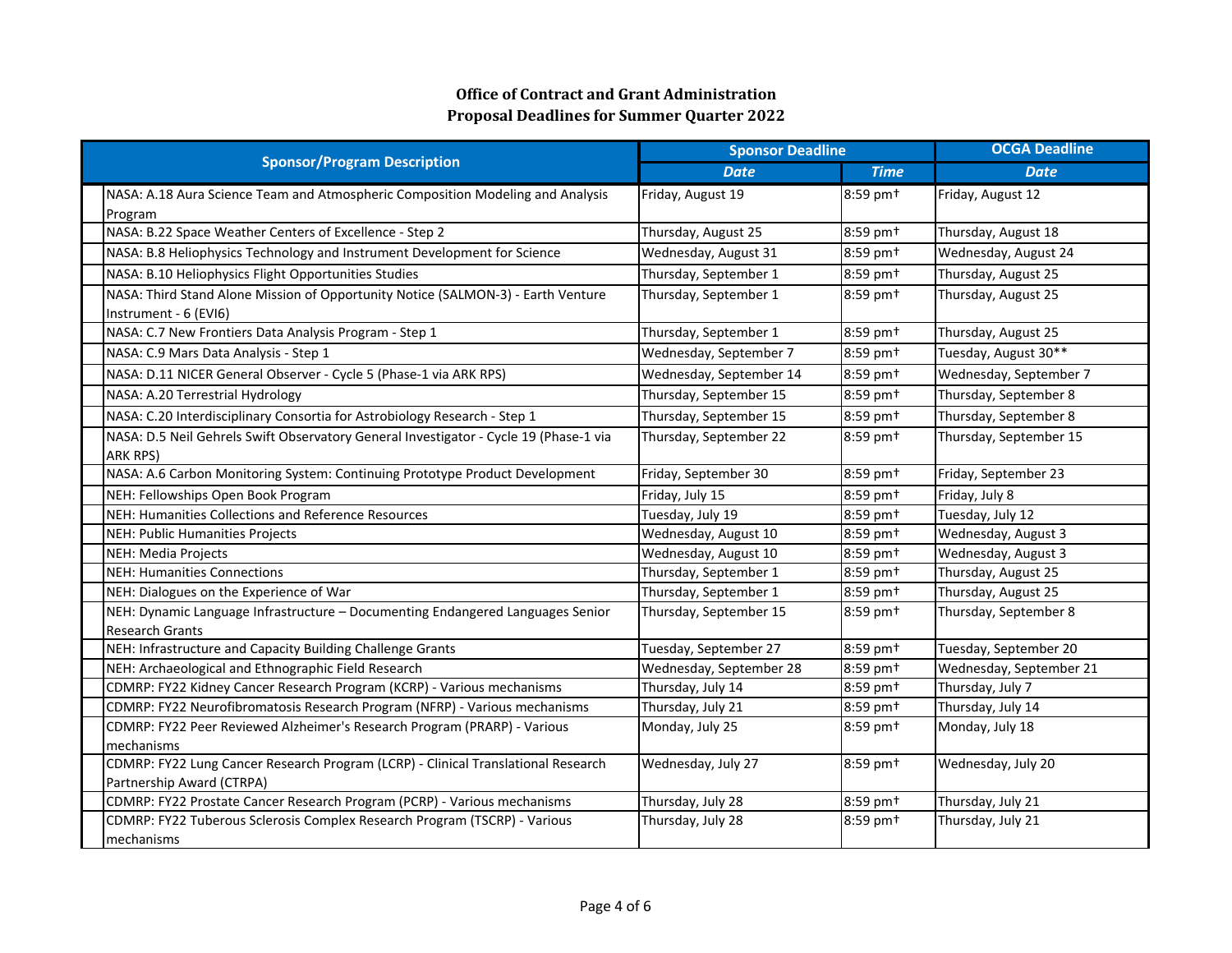| <b>Sponsor/Program Description</b>                                                  | <b>Sponsor Deadline</b> |                      | <b>OCGA Deadline</b>   |
|-------------------------------------------------------------------------------------|-------------------------|----------------------|------------------------|
|                                                                                     | <b>Date</b>             | <b>Time</b>          | <b>Date</b>            |
| CDMRP: FY22 Peer Reviewed Cancer Research Program (PRCRP) - Various mechanisms      | Tuesday, August 2       | 8:59 pm <sup>+</sup> | Tuesday, July 26       |
| CDMRP: FY22 Ovarian Cancer Research Program (OCRP) - Clinical Trial Award (CTA)     | Friday, August 5        | 8:59 pm <sup>+</sup> | Friday, July 29        |
| CDMRP: FY22 Prostate Cancer Research Program (PCRP) - Various mechanisms            | Thursday, August 25     | 8:59 pm+             | Thursday, August 18    |
| CDMRP: FY22 Rare Cancers Research Program (RCRP) - Concept Award (CA)               | Monday, August 29       | 8:59 pm+             | Monday, August 22      |
| CDMRP: FY22 Parkinson's Research Program (PRP) - Various mechanisms                 | Thursday, September 1   | 8:59 pm+             | Thursday, August 25    |
| CDMRP: FY22 Lupus Research Program (LRP) - Various mechanisms                       | Thursday, September 1   | 8:59 pm+             | Thursday, August 25    |
| CDMRP: FY22 Peer Reviewed Cancer Research Program (PRCRP) - Convergent Science      | Wednesday, September 7  | 8:59 pm <sup>+</sup> | Tuesday, August 30**   |
| Cancer Consortium Development Award (CSCCDA)                                        |                         |                      |                        |
| CDMRP: FY22 Peer Reviewed Orthopaedic Research Program (PRORP) - Various            | Tuesday, September 13   | 8:59 pm <sup>+</sup> | Tuesday, September 6   |
| mechanisms                                                                          |                         |                      |                        |
| CDMRP: FY22 Combat Readiness - Medical Research Program (CRRP) - Rapid              | Wednesday, September 14 | 8:59 pm <sup>+</sup> | Wednesday, September 7 |
| Development and Translational Research Award (RDTRA)                                |                         |                      |                        |
| CDMRP: FY22 Bone Marrow Failure Research Program (BMFRP) - Various mechanisms       | Friday, September 23    | 8:59 pm <sup>+</sup> | Friday, September 16   |
| CDMRP: FY22 Rare Cancers Research Program (RCRP) - Various mechanisms               | Friday, September 30    | 8:59 pm <sup>+</sup> | Friday, September 23   |
| DARPA: Glide Breaker Phase 2                                                        | Friday, July 8          | 2:00 pm              | Thursday, June 30**    |
| DARPA: Assured Neuro Symbolic Learning and Reasoning (ANSR)                         | Tuesday, July 26        | 9:00 am              | Tuesday, July 19       |
| DARPA: Demonstration Rocket for Agile Cislunar Operations (DRACO) - Phase 2 and     | Friday, August 5        | $2:00$ pm            | Friday, July 29        |
| Phase 3                                                                             |                         |                      |                        |
| DARPA: H6                                                                           | Monday, August 8        | 1:00 pm              | Monday, August 1       |
| DARPA: Program Announcement for AIE                                                 | Friday, August 19       | 1:00 pm              | Friday, August 12      |
| DARPA: Microsystems Exploration                                                     | Friday, September 16    | 1:00 pm              | Friday, September 9    |
| <b>Various Non-Profit</b>                                                           |                         |                      |                        |
| American Orthopaedic Society for Sports Medicine: AOSSM Sandy Kirkley Clinical      | Friday, July 1          | 8:59 pm <sup>+</sup> | Friday, June 24        |
| <b>Outcome Research Grant</b>                                                       |                         |                      |                        |
| Rheumatology Research Foundation: Various mechanisms                                | Friday, July 1          | 2:00 pm              | Friday, June 24        |
| American Association for Cancer Research: AACR-Day One Biopharmaceuticals Pediatric | Wednesday, July 6       | 10:00 am             | Tuesday, June 28**     |
| <b>Cancer Research Fellowship</b>                                                   |                         |                      |                        |
| Damon Runyon Cancer Research Foundation: Damon Runyon-Rachleff Innovation Award     | Wednesday, July 6       | 1:00 pm              | Tuesday, June 28**     |
| American Urological Association: Rising Stars in Urology Research Award             | Thursday, July 7        | 2:00 pm              | Wednesday, June 29**   |
| Radiation Oncology Institute: Publication Award                                     | Thursday, July 7        | 2:00 pm              | Wednesday, June 29**   |
| International Rett Syndrome Foundation: Various mechanisms                          | Monday, July 11         | 2:00 pm              | Friday, July 1**       |
| <b>Prevent Cancer Foundation: Various mechanisms</b>                                | Monday, July 11         | 8:59 pm <sup>+</sup> | Friday, July 1**       |
| University of California - California HIV/AIDS Research Program (CHRP): Various     | Thursday, July 21       | 12:00 pm             | Thursday, July 14      |
| mechanisms                                                                          |                         |                      |                        |
| Cure CMD: Research Grant                                                            | Friday, July 22         | 8:59 pm+             | Friday, July 15        |